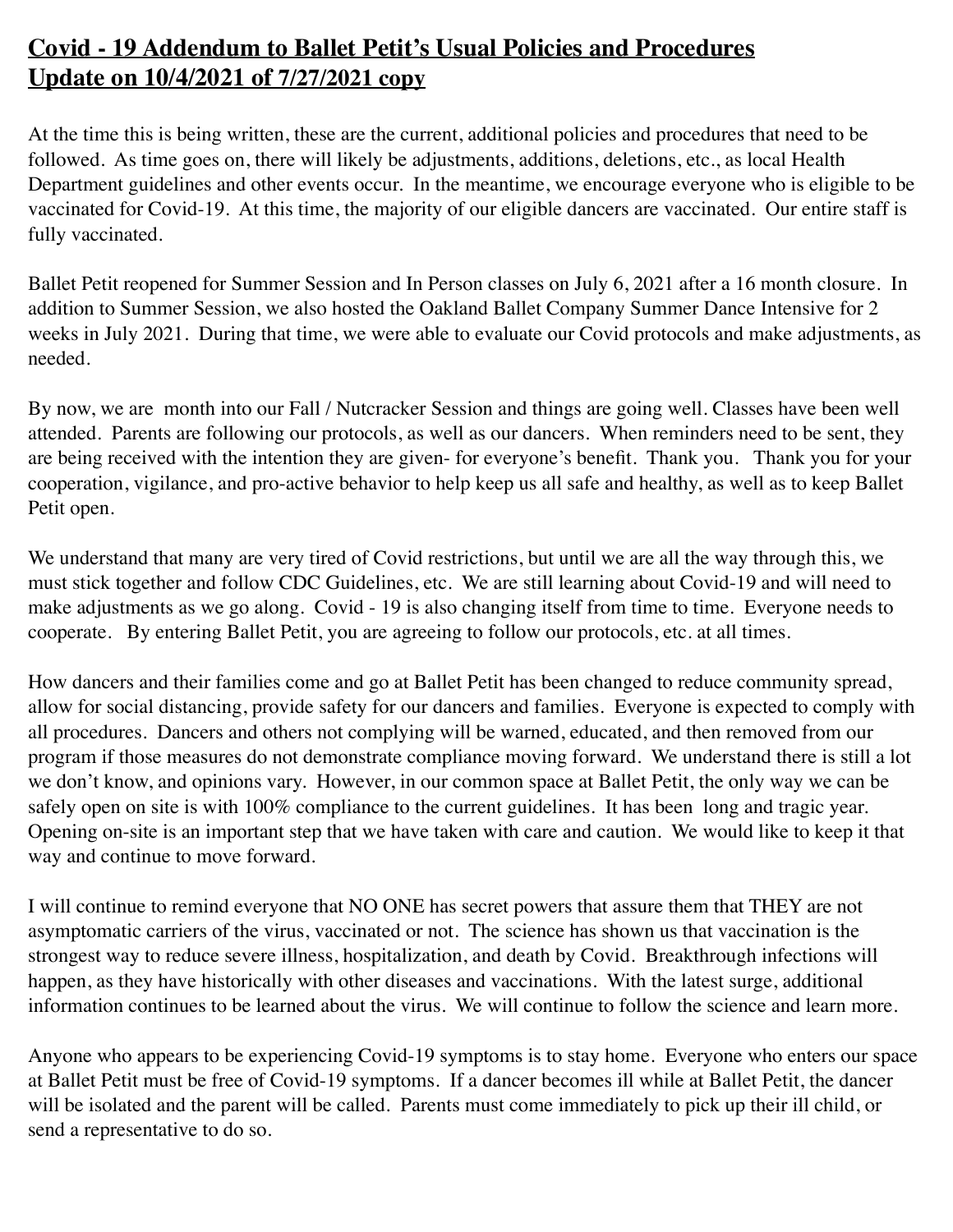Everyone entering the building must wear a mask over their nose and mouth for the entire time inside. Only necessary/ essential people should enter Ballet Petit during these restrictive times.

## **For now, only ONE parent/adult will be permitted to observe classes and accompany the dancer until all Covid restrictions are lifted, such as social distancing, etc..If additional adult family members wish to observe, they may rotate out, but only bring one into the building at a time.**

Note that siblings are not to enter the building at this time, unless they are Ballet Petit enrolled students. We understand this can be tricky. If your younger children do not have anyone to watch them at home, a parent may drop off their dancer with one child, but must then exit the building with the non-enrolled child until class is over. Realize that until children under 12 can be vaccinated, which seems likely to be soon, we need to minimize possible transmissions and exposures however we can, especially for our younger dancers and medically compromised. Even then, we will still do what Health Officials advise are our best protections against Covid to keep everyone safe.

Staff will take the temperature of dancers as they enter the studios for classes. Dancers will wait, socially distanced, in the designated spaces outside of the studios.

Dressing Rooms are currently closed. Once we reopen them, they are to be used quickly,. Even when that happens, dancers may not hang out in the dressing Rooms until Covid eases further. Our gender neutral rest rooms need to be used for toilet needs, not dressing.

Dancers are encouraged to bring their own filled water bottles. The water fountains have been disabled, per County guidelines. They will be turned back on at a later date, when it is deemed safe by County Health professionals.

Dancers must wear masks covering their nose and mouth at all times while in class and in the building. Staff will always wear masks on site during business hours. Some usually closed doors may be opened during classes for ventilation and hands free use, but do not indicate that people may enter or exit through them.

Attached to this document now are two new documents that the Alameda County Office of Education is using in schools. The documents are the latest ones from the California Public Health Department. The first is a flow chart for Parents of Students detailing what to do if your child is has symptoms, exposed to Covid, and then what. The Modified Quarantine document is the second one from the same agency, also being used in our local school districts. You may have seen these from your child's school. We are sharing these with you as a guide for what happens at school, which then affects ballet classes. We are considered an "extra curricular activity".

This document and these attachments will be uploaded to our website, as well as sent out to the BP Parent Email Group. We will post this update at Ballet Petit, as well. Thank you for staying updated. We cannot rely on old information, as we have learned more and more as people have suffered, died, survived, recovered, been asymptomatic and didn't know, and so on… Stay informed so we can keep dancing, living, and breathing safely.